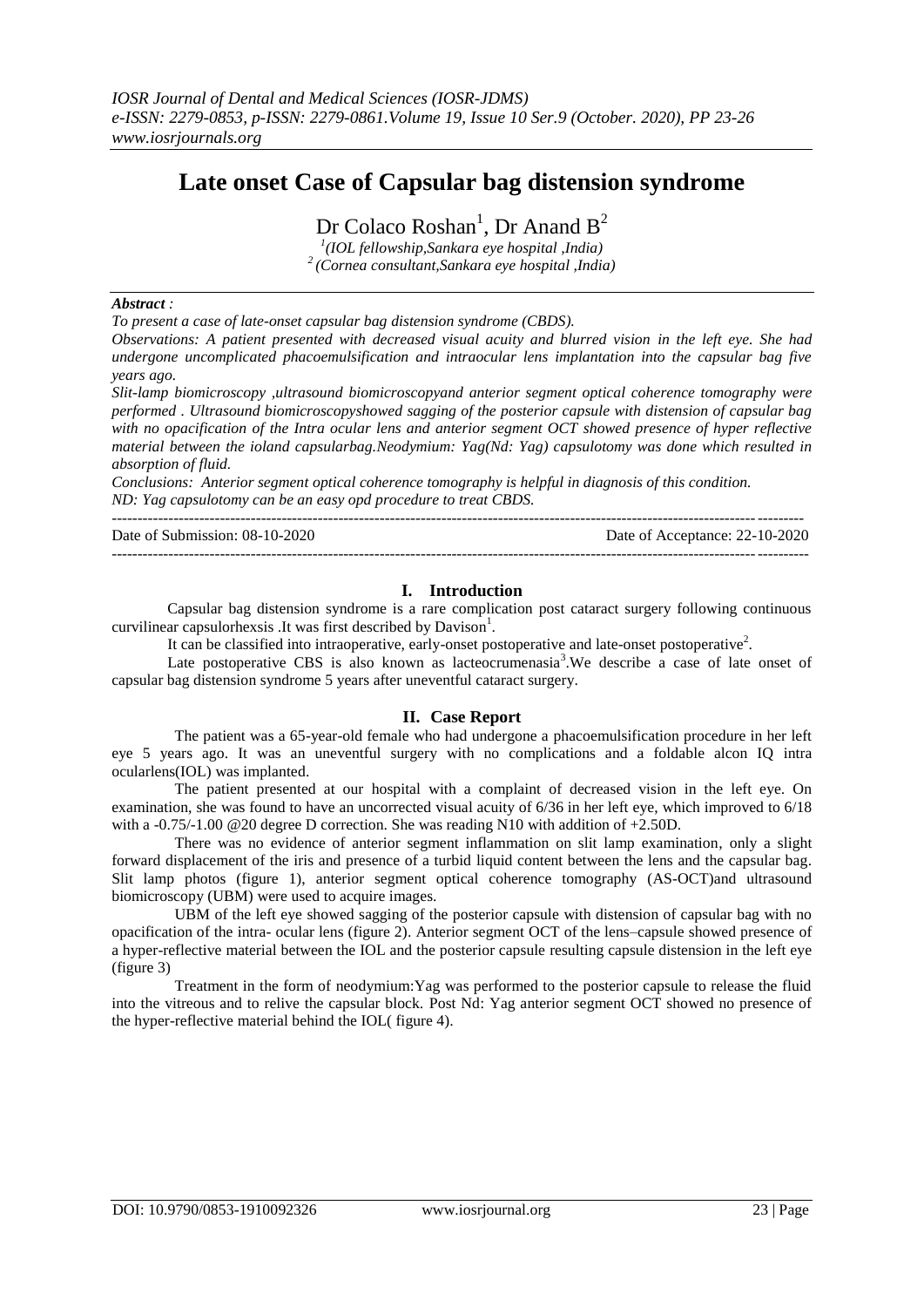

**Figure 1-**slit lamp photo



**Figure 2-** UBM showing capsular distension



**Figure 3- AS** OCT pre ND:Yag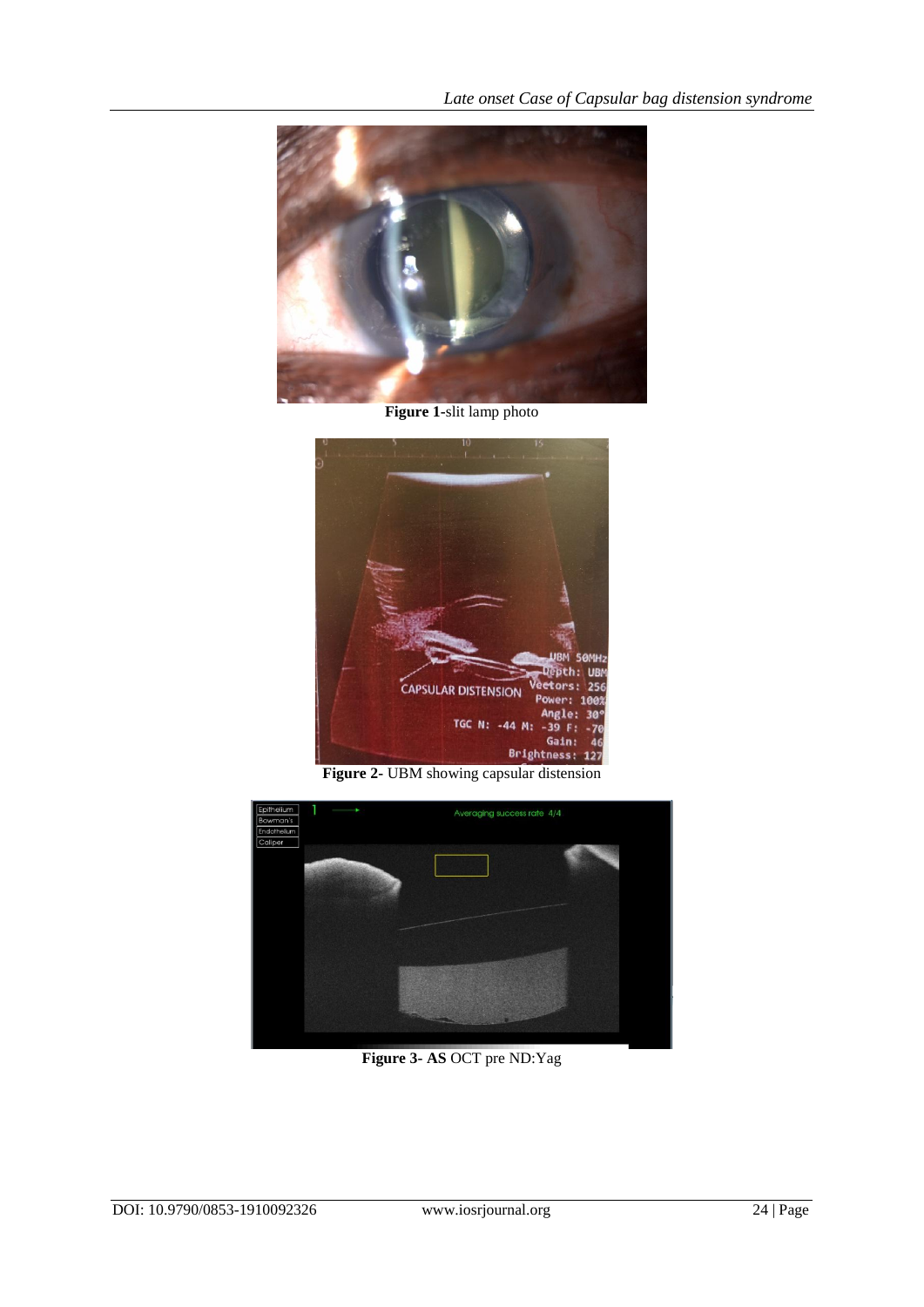

**Figure 4-** AS-OCT post Nd:Yag

## **III. Discussion**

Capsular bag distension syndrome can be classified into intra-operative, early post-operative and late post-operative<sup>2</sup>. The most common cause of Early-onset CBDS is inorganic material such as retainedviscoelastic materials. Intraoperative capsular block is seen more commonly in white cataract and a posterior polar cataract, as these cataract hydrodissection procedures involves high irrigation pressures.On average, late postoperative CBS occurs  $3.8$  years after surgery<sup>3</sup>.

It has been seen that late postoperative capsular block occurs due to accumulationof particulate matter between the IOL and the capsule, which draws aqueous humor in this space by osmosis<sup>4</sup>. The anterior opening created by the continuous curvilinear capsulorhexisin post-operative period adheres to the IOL as the capsular bag shrinks, which results in collection of fluid behind the  $IOL<sup>5,6</sup>$ .

Myopic shift in the refraction, raised intra ocular pressure and shallow anterior chamber are more commonly seen with intra- operative and early onset capsular bag distension syndrome, these features may normalise in late onset cases<sup>7, 8</sup>.Our case presented with 1D myopic shift as compared to post-operative refraction.

Anterior-segment OCT is a known investigation to diagnose CBDS  $9-11$ . It's a non – invasive, quick, simple test which demonstrates the location of the pathology between the IOL and posterior capsule.UBM holds advantage as compared to other imaging modalities as it can be used to view and measure irido-corneal angle and all of the structures surrounding the IOL's optic and haptics<sup>12</sup>.

Neodymium:yttrium–aluminum–garnet laser posterior capsulotomy is the most used method to treat CBDS<sup>8-11,13</sup>. However, there is a risk for the protiens which has seeked into the vitreous cavity to cause intra ocular inflammation. There have been reports of bacteria present in these protiens, in particular, Propionibacterium acnes resulting in endophthalmitis $^{14}$ .

Other methods which have been tried to treat are slit-lamp needling .However, this has been limited to treating early-onset CBDS<sup>15</sup>. Anterior chamber aspiration has been reported as an effective treatment for lateonset CBDS<sup>16</sup>.Pars plana vitrectomy with posterior capsulotomy has been performed a few times <sup>14</sup>.Surgical approach however comes with various surgical risk associated with vitrectomy, longer time and a higher cost.

#### **IV. Conclusion**

Our case falls in the category of late post-operative capsular bag distension syndrome but had features of early CBDS like myopic shift in refraction, AS 0CT is an important diagnostic tool for CBDS and can demonstrate the resolution of turbid fluid post Nd:Yag. Traditional ND:Yag is still an excellent and cost effective method in the treatment of Late onset capsular bag distension syndrome.

#### **References**

- [1]. Davison JA. Capsular bag distention after endophacoemulsification and posterior chamber intraocular lens implantation. J Cataract Refract Surg 1990; 16:99–108
- [2]. Miyake K, Ota I, Ichihashi S, et al. New classification of capsular block syndrome. J Cataract Refract Surg. 1998; 24:1230–1234.
- [3]. Miyake K, Ota I, Miyake S, Horiguchi M. Liquefied after cataract: a complication of continuous curvilinear capsulorhexis and intraocular lens implantation in the lens capsule. *Am J Ophthalmol*.1998; 125:429–435.
- [4]. Sugiura T, Miyauchi S, Eguchi S, Obata H, Nanba H, Fujino Y, Masuda K, Akura J. Analysis of liquid accumulated in the distended capsular bag in early postoperative capsular block syndrome. J Cataract Refract Surg 2000; 26:420–425
- [5]. Morgan-Warren P, Manna A. Late-onset capsular bag distension syndrome following cataract surgery. JRSM Short Rep. 2011; 2:53.
- [6]. Bao Y-Z, Pei X-T, Li M-W, et al. Late postoperative capsular block syndrome versus liquefied after-cataract. J Cataract Refract Surg. 2008;34:1799–1802.